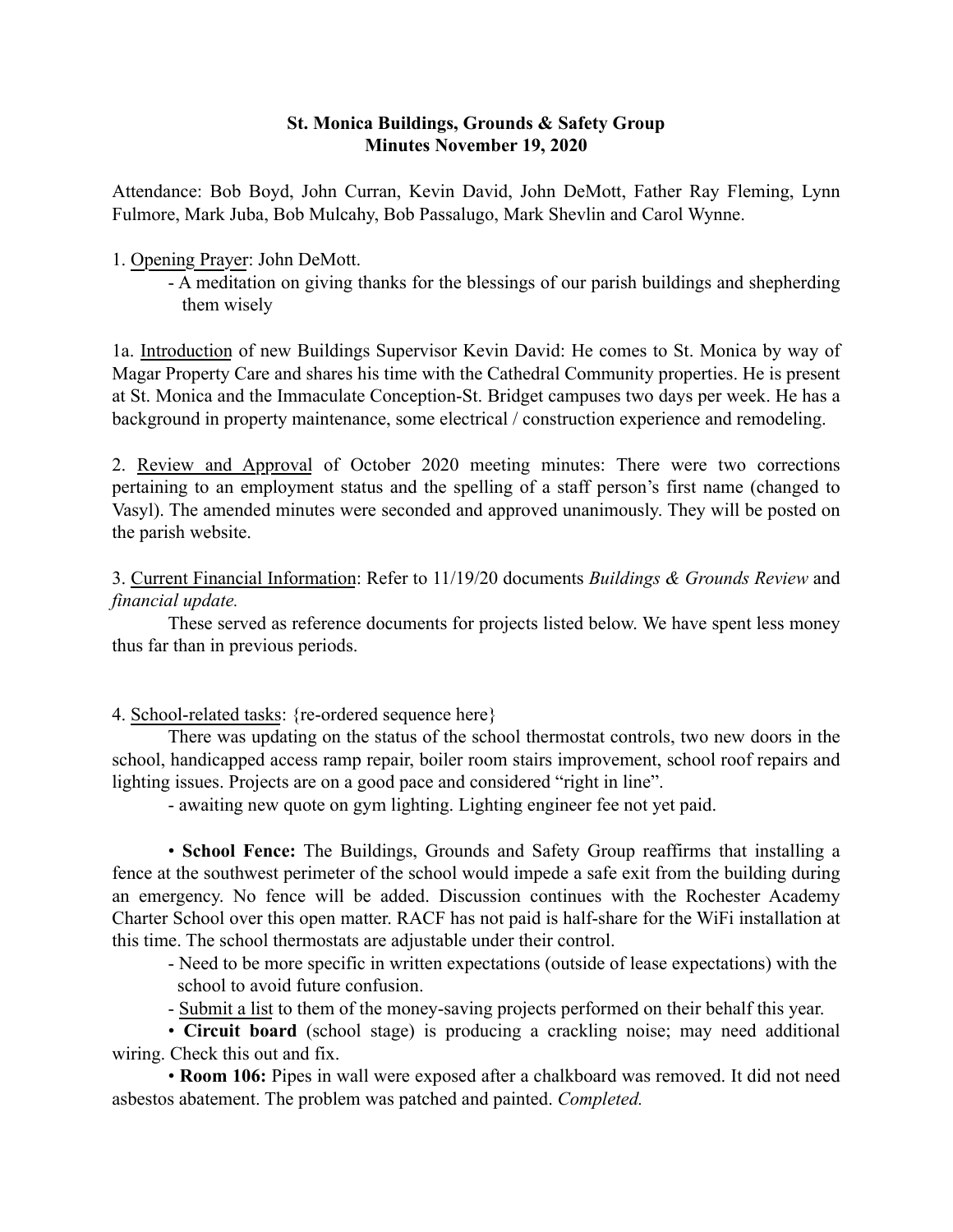5. Rectory:

• Windows (kitchen & small kitchen dining area: Replace these three sets. The Genesee Glass quote has been signed. They are awaiting the delivery of the metal window frames and then they will install the glass panes. Asbestos abatement will precede installation (not able to determine an installation date yet).Call Genesee Glass once per week to monitor installation date.

• Attic Ventilation: The attic heat sensor was triggered during a hot spell in the spring but there was no further problem during the summer. Sean Moran checked for air-flow considerations. He did not recommend adding any ventilation fans. Just clear the attic space of items to accommodate natural convection. Check sensors for dust accumulation.

- All of the stored Wrap 'n Run gift-wrapping supplies and materials are now completely moved out and donated to four local charitable groups.

- Mark Juba will help Carol Wynne process the remaining paperwork from the former parishes still stored in the attic.

- Kevin will dismantle an obsolete television antenna that is partially dismantled and -lying on the attic floor. It poses a trip hazard.

• Spacing between railing spindles at the second floor staircase. The opening is wide enough to allow a child to slip through. Make it safe. Bob Mulcahy will research a response.

#### 6. Church Building:

• Lighting: Only the bid from Landmark is available now. The cost for the center aislesonly lighting is \$32,890. The lights for the side interior areas will cost \$8,410. The round lights on the side will be converted from compact fluorescents to LED bulbs that will produce savings.

The group felt that the overall costs (\$41,300) for all the church interior lighting seemed high but labor costs need to factor-in scaffolding or a scissors lift. No benches will be moved.

- Develop separate bids for the center aisle tasks and the side aisle ones. Specify what each contractor requires.
- The group expressed appreciation for the devoted work over time by John DeMott with Sean Moran's input.

• Air Conditioning: John DeMott and Mark Shevlin did a walk-through to confirm that project has been completed. All four of the items on the list checked-out OK. The only task not yet done is the thermostat programming that will enable temperature adjustment using a smart phone. This is something that we can do ourselves.

The a/c system is now shut down for the cold weather season. It is possible to run the heat pumps during the winter.

• Church Window caulking; window protective covering and painting: The Swiatek restoration company has submitted bids for the upper and lower windows. The bid involves two